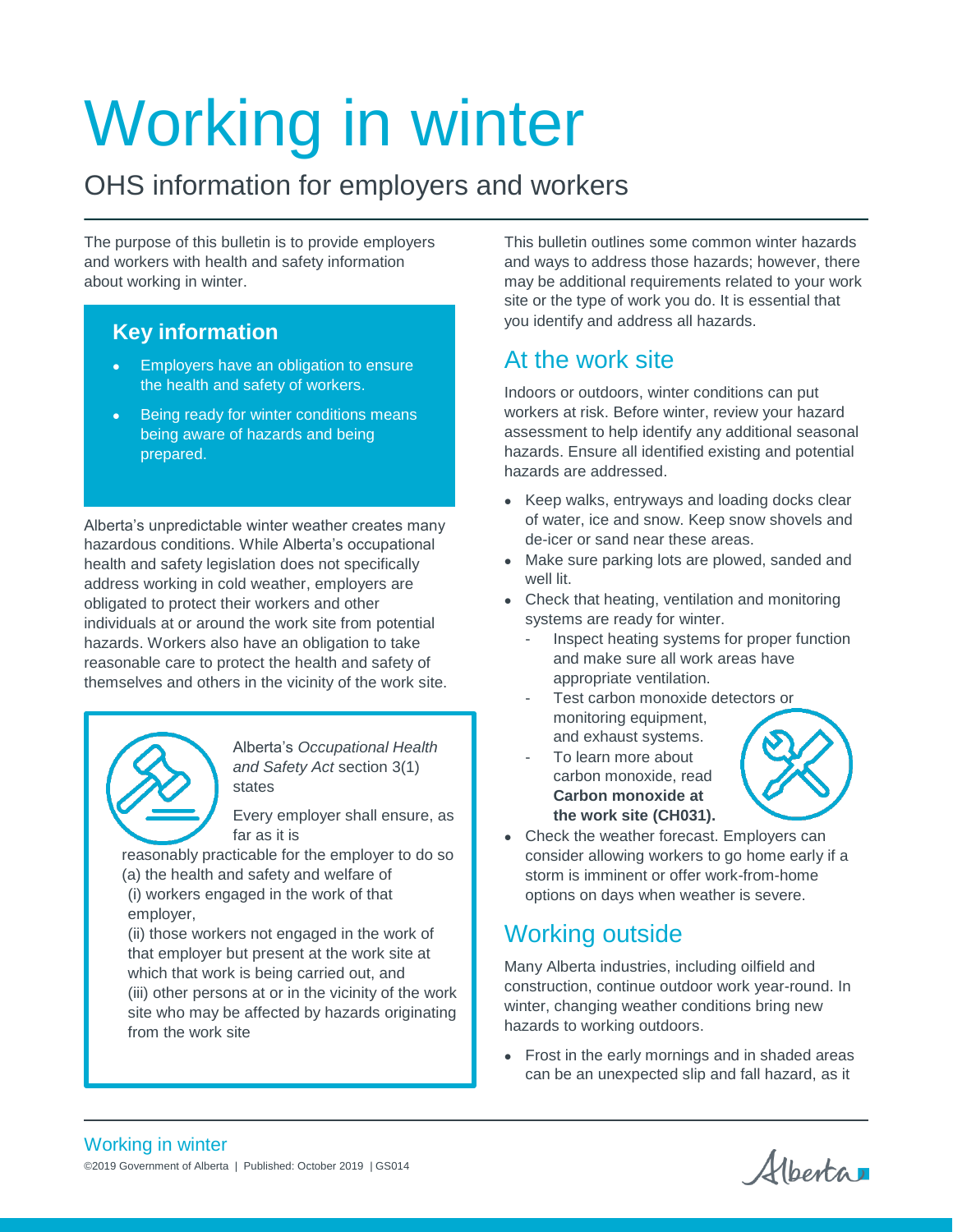may only appear under certain weather conditions. Keep pathways well lit and sanded.

- Shorter daylight hours increase the need for appropriate lighting.
	- Position lights so they do not create shadows.
	- Consider scheduling tasks according to the light required. For example, schedule big equipment moves for full daylight hours.
- Working at heights poses a higher risk in winter conditions.
	- Wind or frost and ice can destabilize supports such as ladders or roofing brackets.
	- Snow on rooftops can hide hazards such as skylights or vents.
	- Workers are more susceptible to cold exposure due to high winds.
	- Snow is heavy and adds to the load on roofs or raised surfaces. Consider the maximum load limit of the surface before adding the weight of a worker to that load.

#### **Worker performance**

Temperature, wind, level of activity and clothing can all affect how an individual experiences cold. Health effects associated with working in the cold include frostbite and hypothermia. The following controls can help protect workers from cold weather conditions:

- give workers time to adjust to colder conditions before assigning a full work schedule
- provide enclosures and heating systems where practical and possible
- shield workers from drafts and wind
- use a work/warm-up schedule, limiting the period of outdoor work between warm-ups
- use a buddy system to avoid working alone in very cold weather
- educate workers on signs of over exposure to cold which can result in health problems such as frostbite and hypothermia

See **Best Practice – Working Safely in the Heat and Cold (GS006)** for more information on the health risks of working in cold weather conditions.



#### Winter safety basics

Conditions outside change every day in the winter. Simple precautions can help prevent slips, falls, frostbite and hypothermia.

**Walk with care.** Take short shuffle-like steps and keep your hands out of your pockets. Use available handrails. Be aware of hazards under the snow, such as ice or holes. Assume all wet pavement is slippery and icy.

**Dress appropriately.** Always have hat and mitts or gloves on hand. Wear insulated, waterproof footwear with non-slip treads.

## Driving for work

Being prepared for winter driving is just as important as knowing how to drive safely in winter conditions.

- Ensure vehicles have appropriate tires for the roads they travel. Snow tires are best for most parts of Alberta in winter. All four tires should match in size, type and speed rating. Check air pressure often – air pressure drops about 1 psi for every 5°C.
- Winterize vehicles. Check exhaust, heating and cooling systems for leaks. Test the battery and replace if necessary. Check lights regularly. Change to winter windshield wipers.
- Equip each vehicle with a winter survival kit.
- Scrape frost from windows to improve visibility.
- Remove snow and ice from vehicles to prevent flying snow and ice from endangering other vehicles on the road.
- Remind workers to activate taillights in inclement weather by turning on headlights. Taillights are not lit with automatic daytime running lights.
- Consider developing a winter driving policy that lists responsibilities and expectations for both the employer and workers.
- Consider developing winter driving procedures to outline how to respond to different situations.
- Check the weather forecast and road reports when planning any travel. If possible, postpone trips when conditions are unsafe.

For more information about winter driving for work,

read **Snow and Ice on Commercial Vehicles (GS011)**, the CCOSH fact sheet **Driving Tips – Winter,** and Transport Canada's **Winter Driving** page.



Alberta